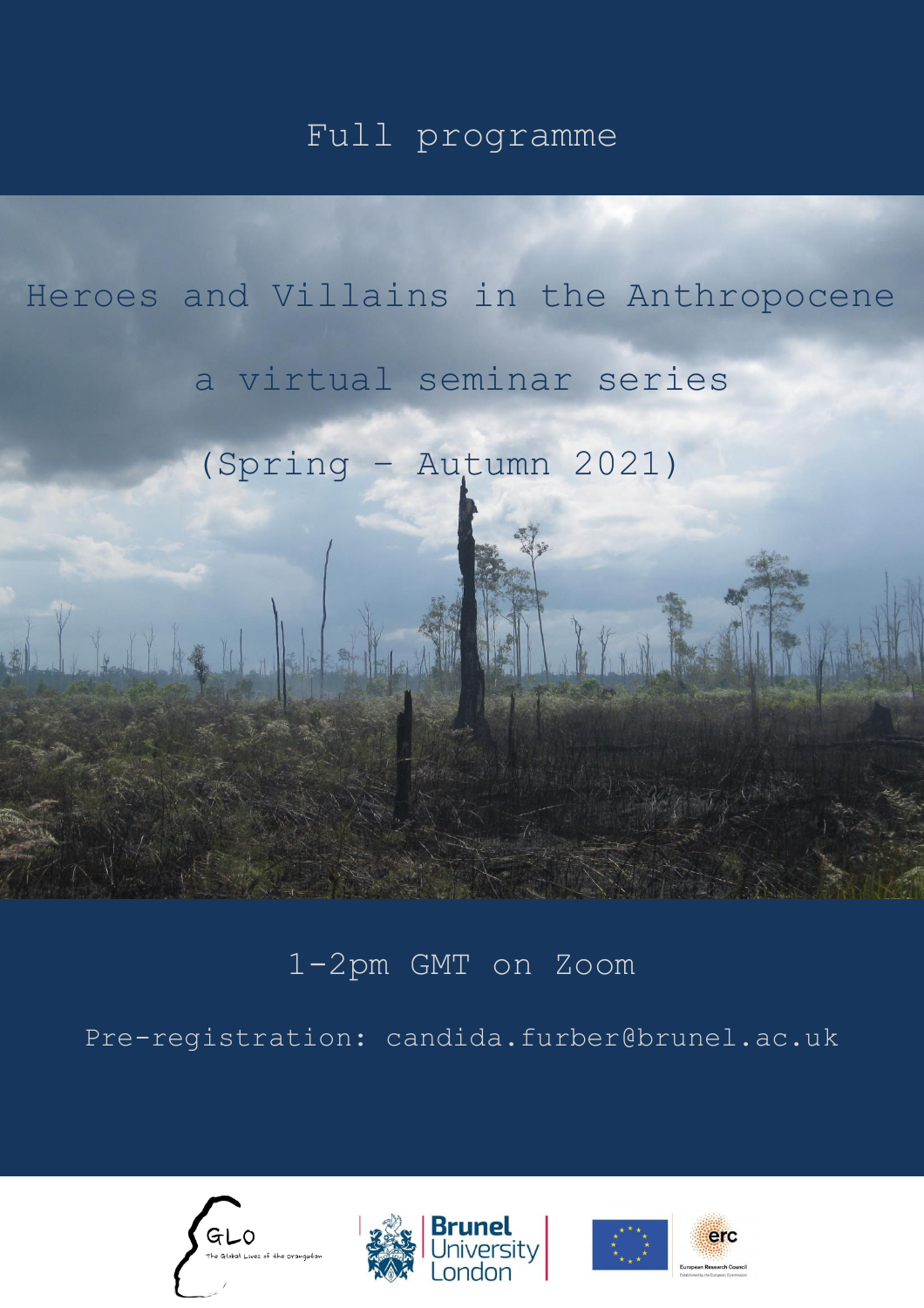#### 7 April 2021

#### Love or disgust: One Butterfly, Two Worlds?

Columba Gonzalez-Duarte (Mount Saint Vincent University Halifax)

This paper explores the theme of heroes and villains in the context of conserving the North American monarch butterfly (Danaus plexippus). The monarch butterfly is a migratory insect that travels across Canada, The United States and Mexico, performing a 4000-km migration. By completing this migration, the at-risk insect connects and disconnects humans, revealing tensions of a North/South dichotomy across geographies and the different actors participating in the insect's survival. In the 'North,' the conservation strategy relies on the voluntary work of 'butterfly amateurs' who recreate monarch habitat, rear the insect at home, and often contribute economically and affectively to habitat protection. In the 'South,' the conservation model is experienced as a top-down imposition restricting land use and traditional livelihoods; these are people who suffer and contest nature-trespassers' labels and carry the political weight of conserving a disappearing insect. Based on ethnographic data collected with these two often opposed conservation communities, I explore the heroes' and villains' dynamic around ontological questions. What happens when actors co-living with the same organism have radically opposed ideas of what a butterfly is or the form it should live? My exploration of one insect, two worlds intersects with the 'many worlds' and one planet debate (Viveros de Castro 2014; Abramson and Holbraad 2014, recently Latour's biennial exhibit) in a postcolonial context (Todd 2016). In this way, by exploring the tension of these opposed yet co-produced communities, the paper explores how a disappearing butterfly confronts essential perceptions of nature in a moment of unquestionable crisis.

Abramson, Allen, and Martin Holbraad, eds. 2014. Framing Cosmologies: The Anthropology of Worlds. Manchester: Manchester University Press.

Todd, Zoe. 2016. "An Indigenous Feminist's Take On The Ontological Turn: 'Ontology' Is Just Another Word For Colonialism: An Indigenous Feminist's Take on the Ontological Turn." Journal of Historical Sociology 29 (1): 4–22. https://doi.org/10.1111/johs.12124.

Viveros de Castro, Eduardo Batalha Viveiros de. 2014. Cannibal Metaphysics: For a Post-Structural Anthropology. Edited by Peter Skafish. First edition. Univocal. Minneapolis, MN: Univocal.

Columba Gonzalez-Duarte holds a Ph.D. in sociocultural anthropology at the University of Toronto with a joint degree at the School of Environment. After graduation in 2019, Dr. Gonzalez-Duarte gained a postdoctoral fellowship at the Department of Geography and Planning of the University of Toronto and the Max Planck Institute for the Study of Religious and Ethnic Diversity. She recently started a position as an Assistant Professor in the Department of Sociology and Anthropology at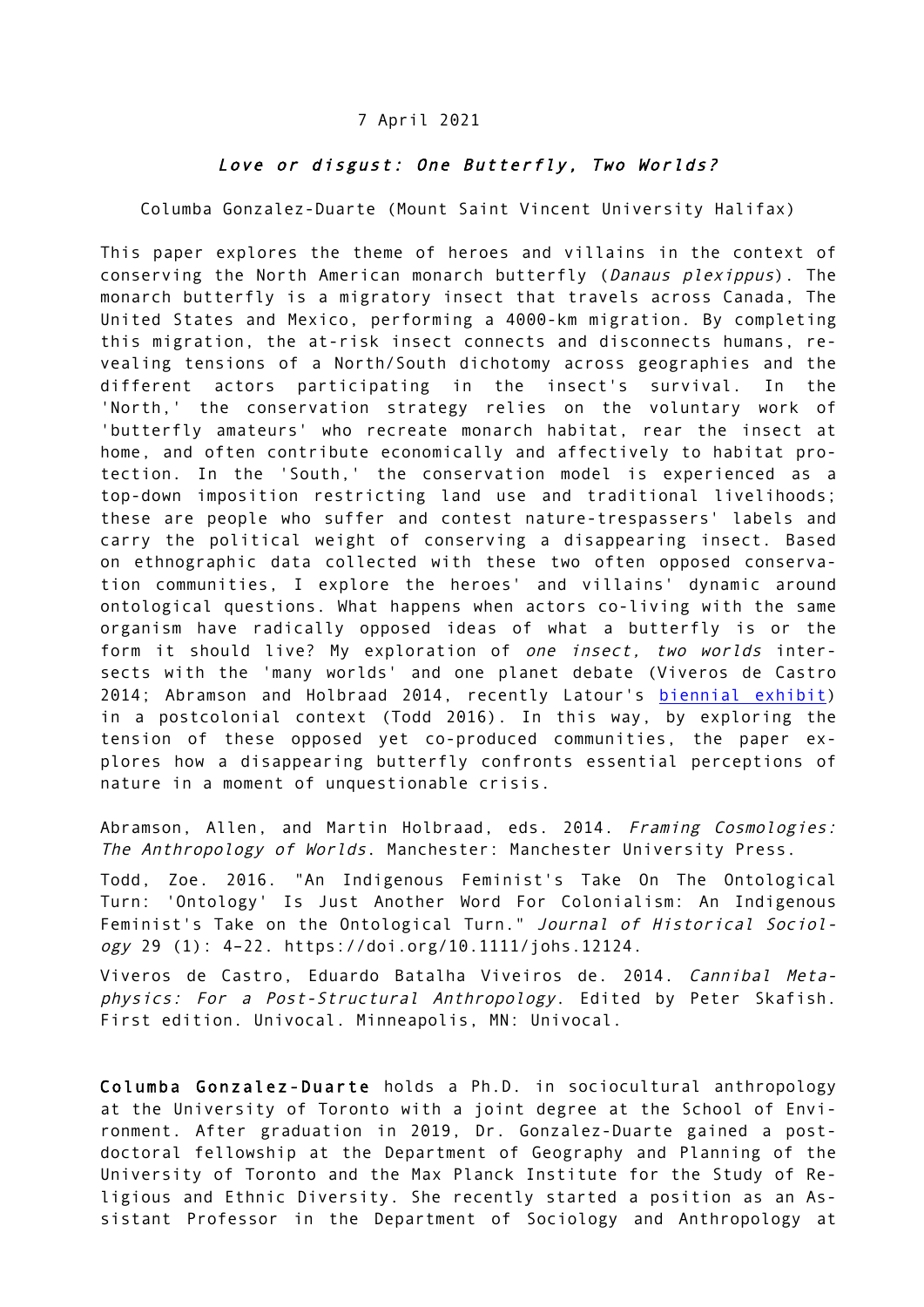Mount Saint Vincent University, in Halifax, Nova Scotia. Her research interests are related to monarch butterfly tri-national conservation dynamics exploring the connections between NAFTA's agri-food industry, labour migration, and monarch decline. She has also worked with scientific and Indigenous communities that co-habit with this butterfly across Canada, the United States and Mexico documenting their knowledge and forms relating to the migratory insect. Columba is currently working on her research project, "Convergent Migrations," and finishing a book based on her doctoral research.

#### 28 April 2021

### On Parasites and Commensals. Stories of Ambivalent Potato Companionships across Anthropocene Spaces and Times

Olivia Angé (Université libre de Bruxelles)

This talk presents stories of potato-human companionship in four disparate ecological settings. They are selected to give sense of contrasted tuberous historical protagonism, outlining shifting anthropocene figures of parasites and commensals. First, I delve into Andean stories accounting for potato strategic contribution to the expansion of the Inca empire, and to the resistance against colonial invasion. Secondly, I follow potato journey towards the old world, to highlight the vital participation of Tuberosum species to the Industrial Revolution; and their subsequent deadly devastation when the proliferation of Phytophthora infestans across north European monocrop fields provoked a tragic famine. The third story brings us back to the Andean centre of domestication, where a Potato Park was settled at the turn of the 21st century to implement tuberous agrobiodiversity conservation campaigns. Curating more than 1300 native varieties, local cultivators have become internationally renowned conservation heroes; while still being stigmatised as wretched Indians in other contexts. The fourth scene unfolds in East Africa, where agribusiness magnates are working to release a late blight resistant cisgenic variant of the South American Victoria variety; raising accusations of biopiracy and ecological menace. All in all, these transhistorical vignettes of tuberous heroism and villainy revisit recent scholarship about the creation of moral examples, in light of a multispecies ethnography.

Olivia Angé is an Associate Professor at the Université Libre de Bruxelles, and the principal investigator of the ERC Starting Grant Flourishing Seeds. She specialises in the study of economic exchanges, agriculture and prosperity in the Andes. Since 2014 she has been doing research on potato agrobiodiversity in Peru. She has also performed extensive fieldwork on barter fairs in the Argentinean cordillera. She is the author of Barter and Social Regeneration in the Argentinean Andes (Berghahn, 2018), and co-editor of Ecological Nostalgias and Anthropology and Nostalgia (Berghahn, 2014 and 2021).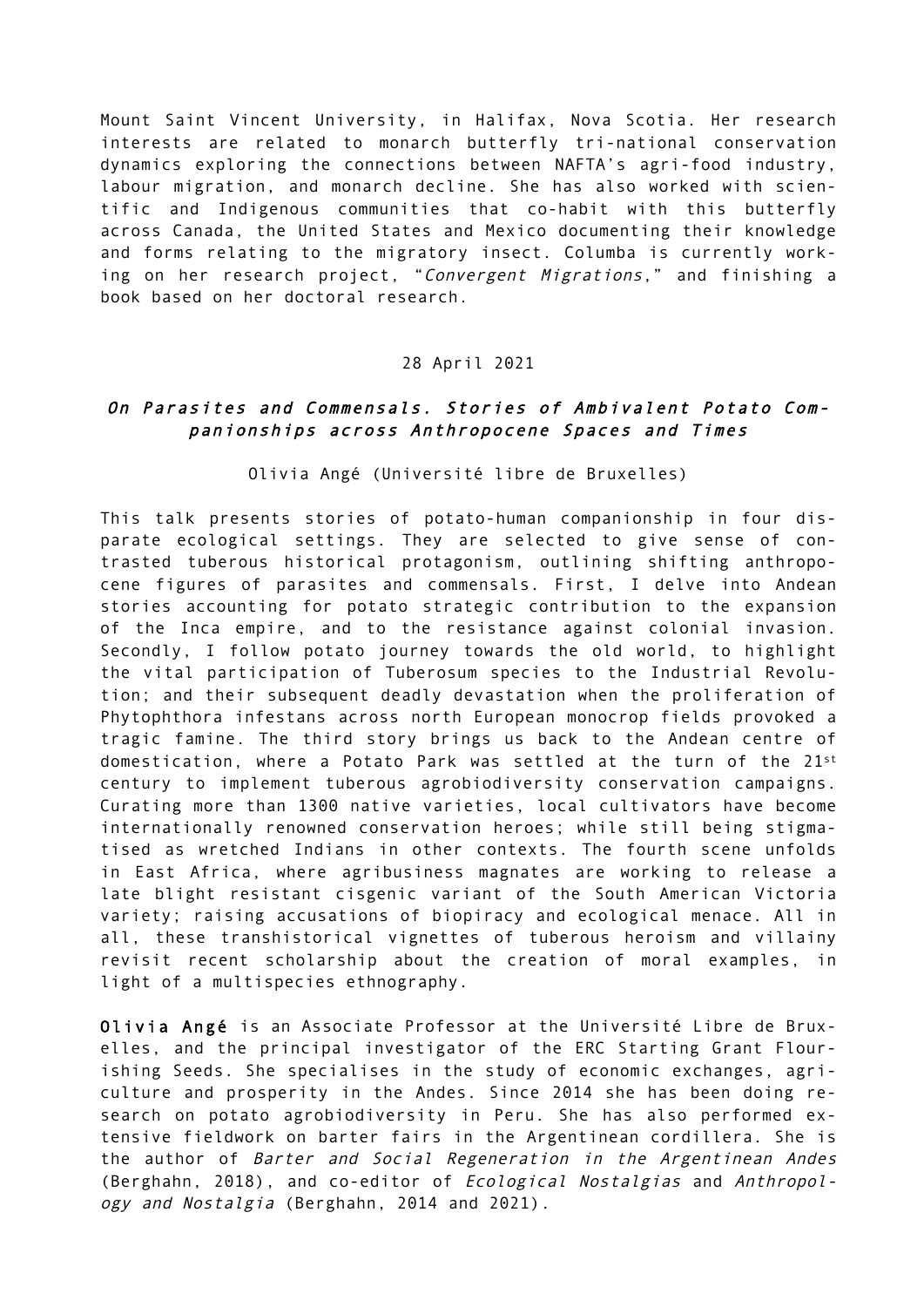#### 19 May 2021

### Indigenous Peoples and their Role as "Bearers of Hope" in the Anthropocene: Critical Reflections from Indonesian Borneo

Michaela Haug (University of Cologne)

Current debates around the Anthropocene emphasise the close interconnections between humans and all other beings on this planet. They reflect the notion that the ecological crisis largely stems from a globally dominant, "Western" or "modern" worldview, while stimulating a renewed interest in indigenous conceptualisations of the world (Knauß 2018, Sprenger forthcoming). In a context, where the desire for alternative ways of relating to the world is omnipresent, as for example mirrored by the recent works of Donna Haraway (2016) and Anna Tsing (2015), indigenous cosmologies are looked at in a hopeful light, echoing romanticized representations of indigenous peoples as natural born environmentalists. Their "non-modern", "non-Western" or "animist" ways of relating to the world are seen as possessing a "radical alterity" that contains transformative potential (Hage 2015, Wergin 2018). Building on my long term fieldwork among the Dayak Benuaq, an indigenous group of Indonesian Borneo, I critically reflect on this role of indigenous peoples as "bearers of hope" in the Anthropocene. I foreground the great ambiguity with which individuals and communities perceive, cause, and resist environmental change. Demonstrating the Dayak Benuaq's multi-layered relationship to the forest, I leave the common dichotomy between a "modern" and an "animist" worldview behind and show how Dayak Benuaq practices of engaging with the forest differ depending on the situation and reflect different ontological assumptions. I conclude my talk by reflecting on the "transformative potential" that can emerge from indigenous conceptualisations of the world, especially where we do not suspect it and when we see them not as blueprints for developing socio-ecological alternatives that will save us from ecological collapse, but as an encouragement to follow genuinely new paths.

Hage, G. 2015. Alter-Politics: Critical Anthropology and the Radical Imagination. Melbourne: Melbourne University Press.

Haraway, D. J. 2016. Staying with the Trouble: Making Kin in the Chthulucene. Durham, N.C.: Duke University.

Knauß, S. 2018. Conceptualizing Human Stewardship in the Anthropocene: The Rights of Nature in Ecuador, New Zealand and India. Journal of Agricultural and Environmental Ethics 31: 703-722.

Sprenger, G. forthcoming. Can Animism Save the World? Reflections on Personhood and Complexity in the Ecological Crisis. Sociologus.

Tsing, A. L. 2015. The Mushroom at the End of the World. On the Possibility of Life in Capitalist Ruins. Princeton and Oxford: Princeton University Press.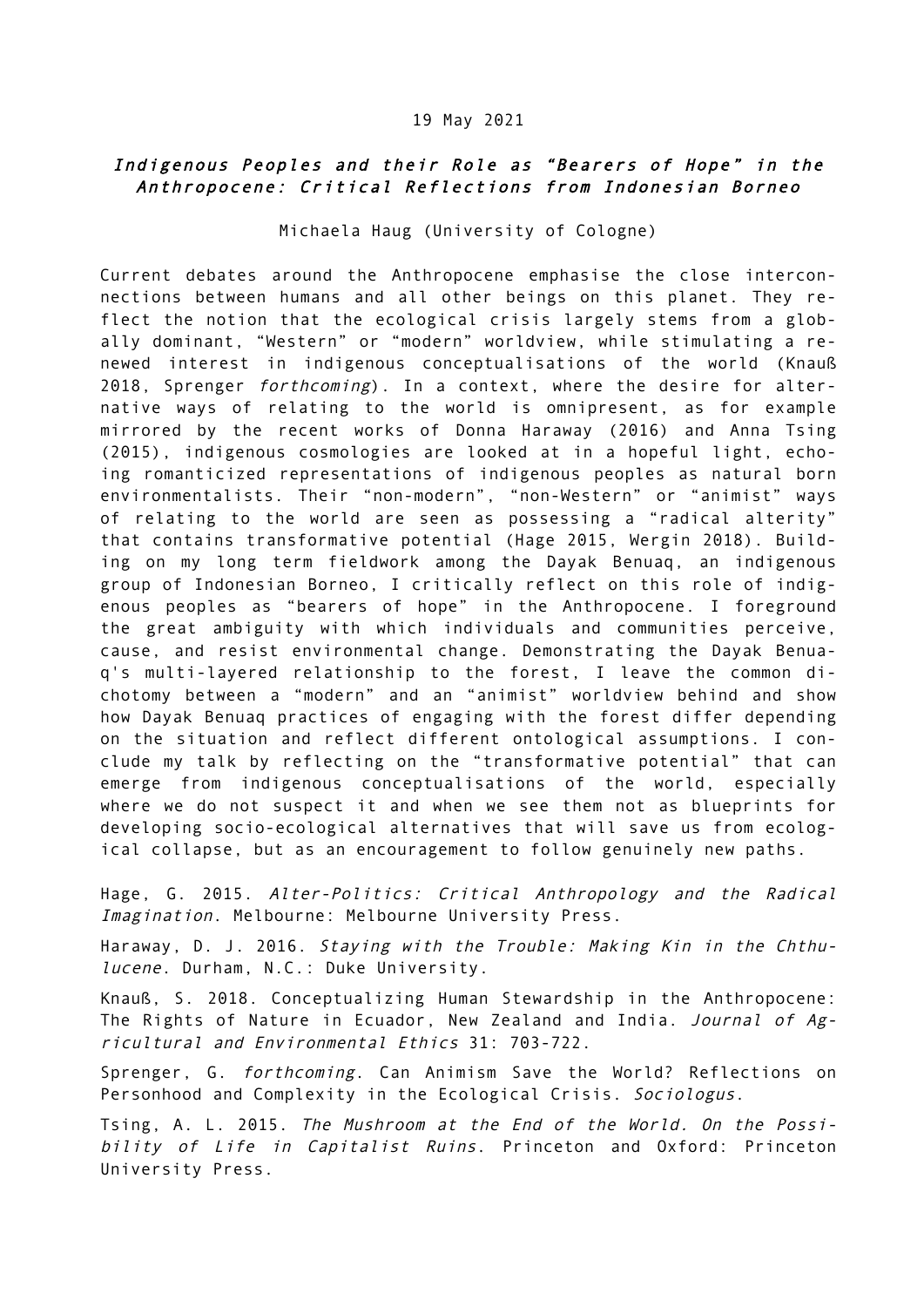Wergin, C. 2018. Collaborations of Biocultural Hope: Community Science against Industrialisation in Northwest Australia. Ethnos: Journal of Anthropology 83 (3): 455-472.

Michaela Haug is Assistant Professor at the Department for Social and Cultural Anthropology and Senior Researcher at the Global South Studies Centre at the University of Cologne, Germany. She focuses on environmental anthropology, rural transformations, social inequality, and gender relations with a regional focus on Southeast Asia. Her current research project Future-Making, Environmental Change and Socio-economic Transformations in East Kalimantan, Indonesia explores how different and partly contradicting visions of the future affect forest use changes in Indonesian Borneo. Recent publications include the article Claiming Rights to the Forest in East Kalimantan: Challenging Power and Presenting Culture, published in SOJOURN (2018), a Special Issue on Translating Climate Change: Anthropology and the Travelling Idea of Climate Change in Sociologus, co-edited together with Sara de Wit and Arno Pascht (2018), and a Special Issue on Frontier Temporalities in Paideuma, co-edited with Kristina Großmann and Timo Kaartinen (2020).

#### 21 July 2021

#### Anthropocene atmospheric animals: Ruminations with climate cattle

Jonathon Turnbull, Catherine Oliver & Adam Searle (University of Cambridge)

A young boy sings a country song whilst walking through a set filled with cut-out cows burping and farting: "so to change emissions, Burger King went on a mission, testing diets that will help reduce their farts." In this recent advert, Burger King promises that by altering cattle diets — meddling with their metabolism — consumers can continue to enjoy their burgers at a lower environmental cost.

Cattle bodies have become sites of climate governance: metabolic manipulations have become a way to produce climate heroes — 'good cows' for the 'good Anthropocene' — whilst other cattle are constructed as villainous climate-destroyers whose metabolic processes are undesirable and unsuited for Anthropocene agriculture.

Attention to metabolism unites seemingly disparate geographical scales - the molecular and the planetary - in which bovine metabolisms have become the site at which the climate itself is engineered. In this seminar, we draw on expert interviews and media and scientific discourse analyses to understand how cattle overflow the Anthropocene hero/villain binary. In addition to altering cattle diets, we explore how recent advances in synthetic biology and gene-editing technologies aimed at reducing cattle methane emissions are foregrounding the genome as a site of climate contestation.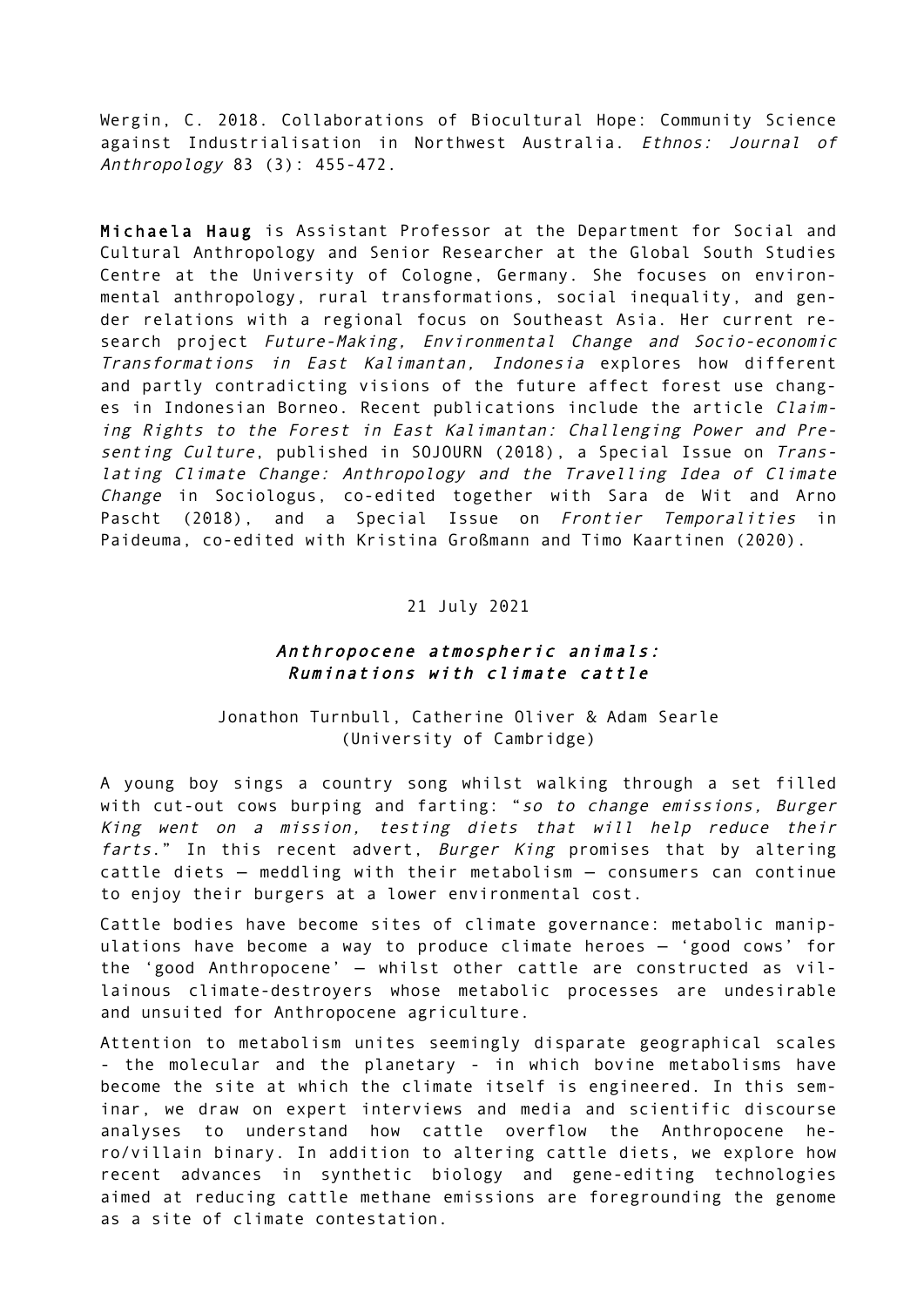More-than-human metabolic and genomic experiments, we suggest, do little to challenge human exceptionalism; relying on technofix visions that fetishise underlying agro-environmental problems associated with capitalism. However, they do open avenues to consider the experiences, contestations, and negotiations of the Anthropocene at the metabolic and genomic scale.

Jonathon Turnbull a cultural and environmental geographer whose current research explores the human–animal relations and weird ecologies of the Chernobyl Exclusion Zone, with a focus on dogs and wolves. In addition, building on his previous research on the bovine geographies of India's sacred cattle, he writes on human-bovine relations in the Anthropocene. He also has ongoing projects investigating the livestreaming of urban peregrine falcons, human-nature relations during quarantine, and digital encounter value.

Adam Searle is a cultural and environmental geographer interested in the relationships between humans, other animals, and technologies. His recent research project concerned the cloning of extinct animals, and upcoming work focuses on the use of genetic engineering in agriculture and conservation.

Catherine Oliver is a geographer and postdoctoral researcher, currently working with ex-commercial laying hens and their keepers in London as part of the ERC-funded project Urban Ecologies at the Department of Geography, University of Cambridge. She completed her PhD on veganism in Britain at the University of Birmingham in 2020. Catherine is also a Royal Geographical Society Wiley Digital Archive Fellow, exploring animals as workers, collaborators, in conflicts and in mapping in the Society's archives.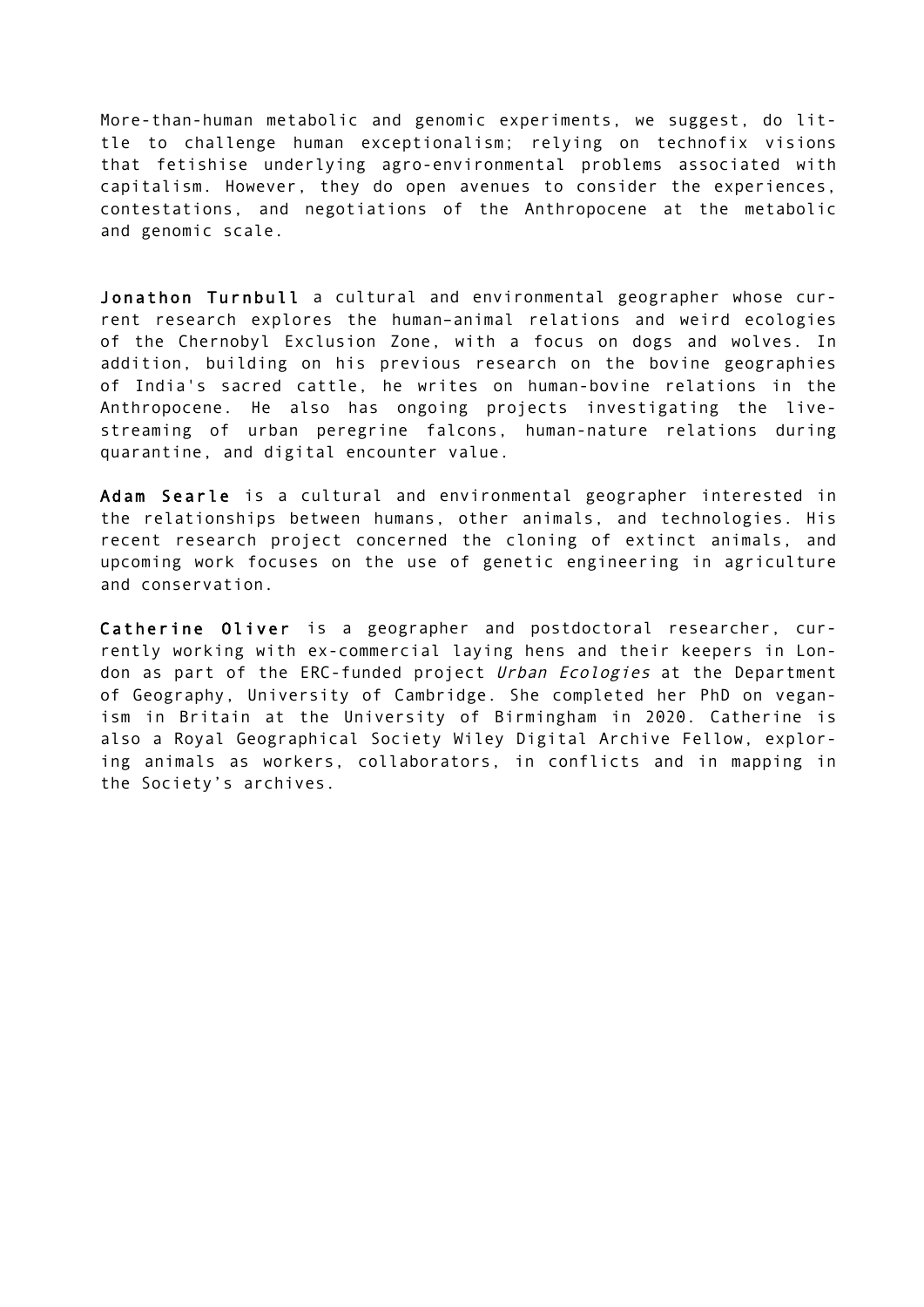#### 29 September 2021

### Autonomy and culpability on a Malaysian plantation: the case of the Batek

#### Alice Rudge (University College London)

When attributing blame is avoided, who can be made culpable for Anthropocenic environments? Batek hunter-gatherers of Peninsula Malaysia avoid attributing culpability for perceived wrongdoings, blame is seen as an infringement of autonomy. Even when someone has done something perceived as wrong, it is said that they are 'on their own': one cannot know their intentions. The other-than-human persons of their forest are also considered autonomous - they are said to 'live on their own'. Thus, autonomy is part of multispecies co-existence.

But among Anthropocene landscapes, as many Batek turn to plantation labour, they say the oil palms that they encounter cannot 'live on their own'. Because they are planted they are dependent, they lack autonomy. How, then, to live, work, and act among them? Might they therefore be blamed for environmental harms?

To answer this question, this talk will explore the relationship between autonomy, dependency, and culpability. It will argue that through careful cultivation of autonomy in the face of environmental destruction, people find strategies for living in Anthropocenic realities that move beyond a quest to attribute culpability to Others. This challenges both the paradigm of the environmental hero who points the finger of blame, and the figure of the suffering, helpless victim of environmental crimes that so often pervade representations of Indigenous peoples.

Alice Rudge is a Leverhulme Early Career Research Fellow in the Department of Anthropology at UCL. Her current research is on language, plants and human ethics in the Anthropocene, and she conducts long-term ethnographic fieldwork with Batek people in Peninsular Malaysia. Recent writings can be found in American Ethnologist and Journal of Linguisitic Anthropology.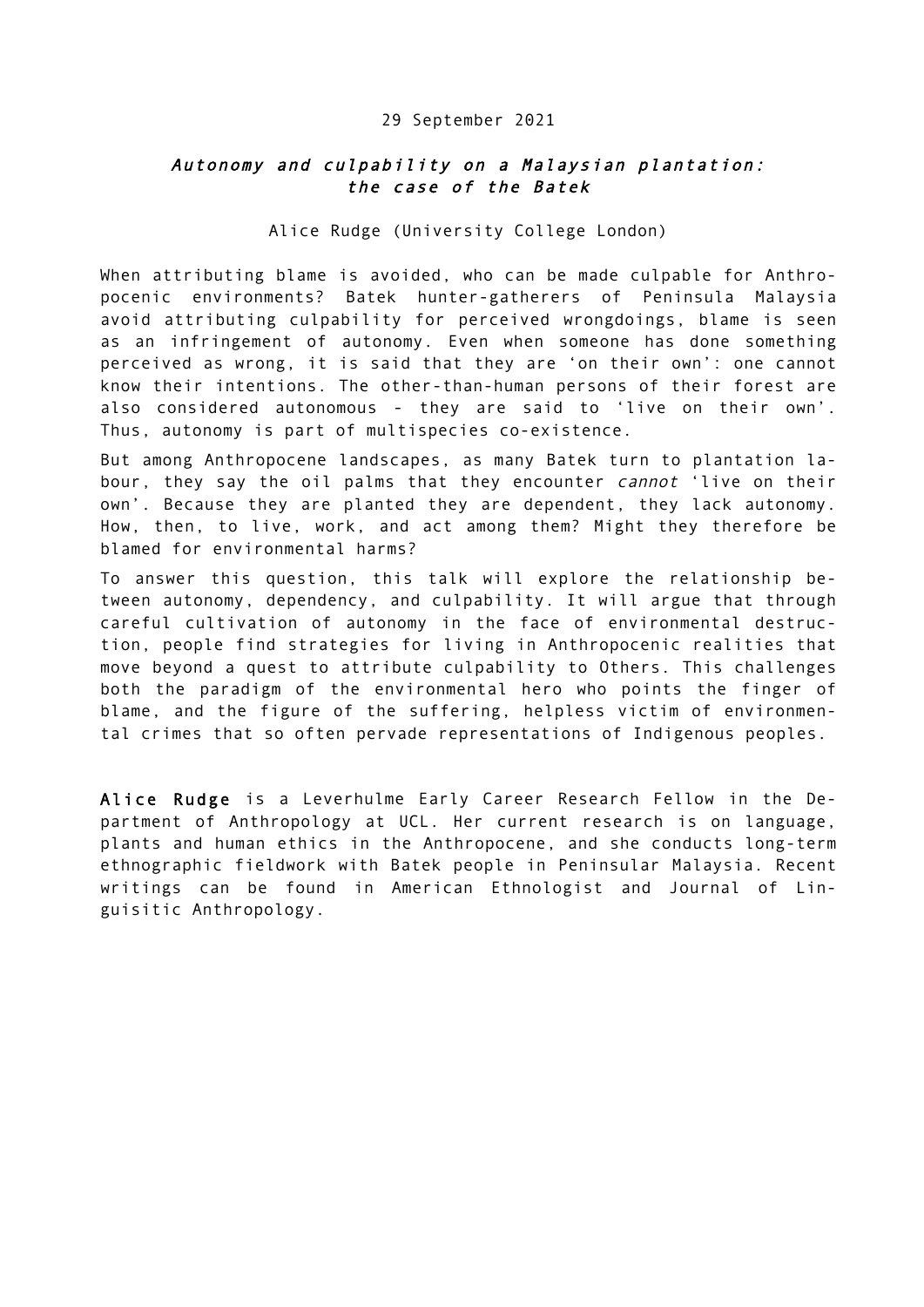#### 20 October 2021

## War of the Island Kings: Hydropower, Spirits and Ontological Crises on the Mekong

Andrew Alan Johnson (University of California)

This year, the Mekong River forever changed, as hydropower projects in Laos and China altered the river's ebb and flow to a trickle. New floods tore through villages, followed by record lows as dam controllers closed floodgates. Entire species of fish vanished. On the bank where I have conducted research from 2015-2019, Lao-speaking Thai fishermen on the river watched as their livelihoods drastically changed.

But what could be done? Fishermen retaliated with protests and public awareness campaigns where such political actions were possible, but they also marshalled older allies on the Mekong: spirits of islands and river features that had historically been guarantors of progress. But as animist "island kings" were called upon to advocate for an end to reckless hydropower projects, their role shifted – some mediums echoed the despair felt by their devotees, others sent curses to the dam controllers, others stonily echoed bureaucratic talking points, others gave up the trade or changed their retinue of spirits entirely.

Here, via looking at the Anthropocene through the lens of Thai-Lao spirit practices, I argue that the Anthropocene becomes a crisis that extends across epistemological horizons, impacting not only ecology and economy, but cosmology and ontology as well.

Andrew Alan Johnson is a Visiting Scholar at the Center for Southeast Asian Studies at the University of California-Berkeley. He has previously served as an Assistant Professor at Yale-NUS College and at Princeton University and received his Ph.D. from Cornell in May of 2010. His research looks at how individuals reshape their worlds in the wake of economic and environmental disaster. He has two books - Ghosts of the New City (2014), a study of abandoned buildings as a crisis of urbanity in Chiang Mai, and Mekong Dreaming (2020), a look at how dams across the main stream of the Mekong River reconfigures how fishermen live with fish, the great river itself, international migrant labour, and the spirits of the river.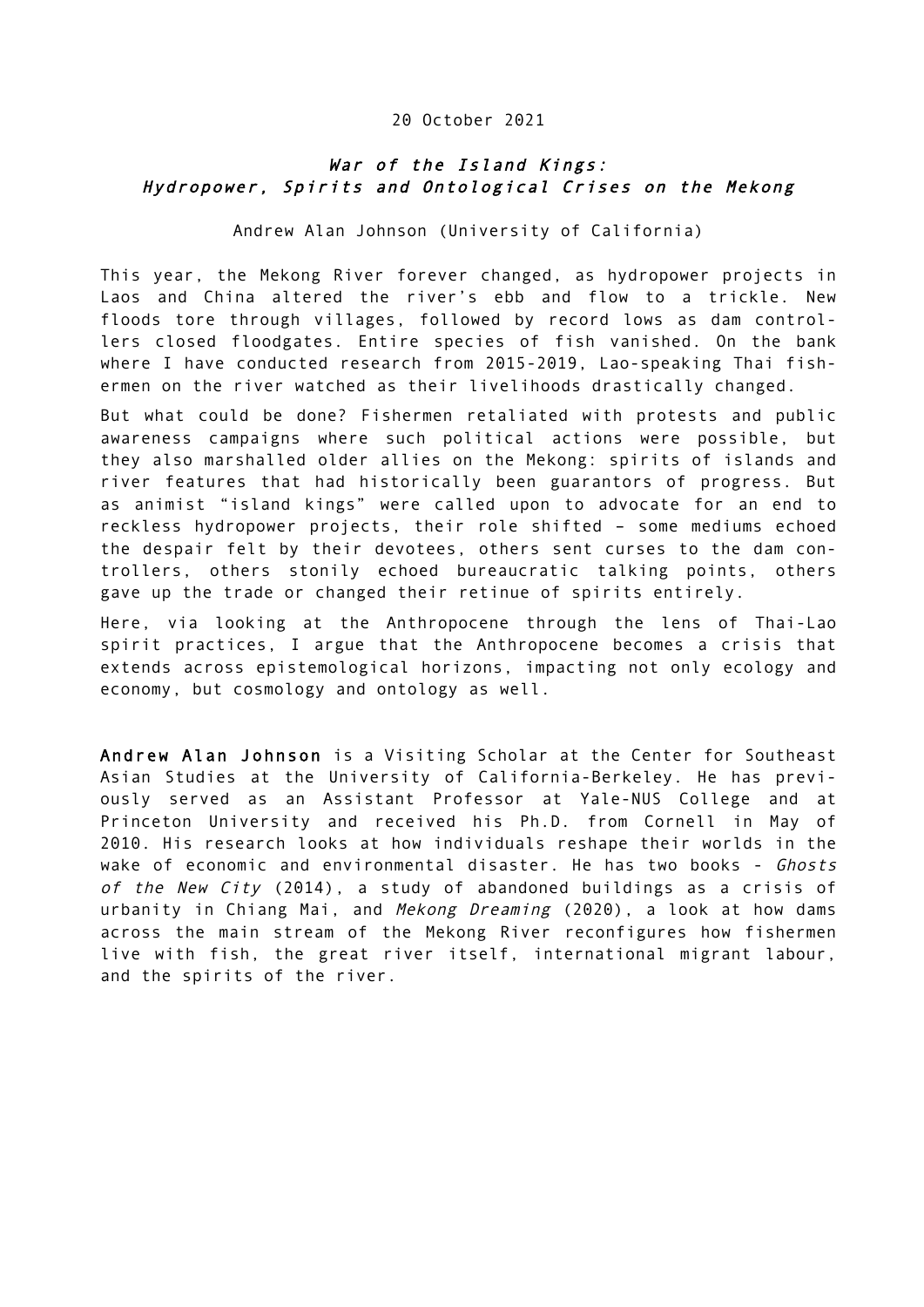#### 10 November 2021

## In search for fire villains: blame and wilful blindness in Indonesia's peatlands

Viola Schreer (Brunel University London)

This paper explores how Bornean villagers experience and engage with peatland fires that haunt the island almost every year, causing regional air pollution, detrimental health effects, tremendous economic costs, and environmental impact on a global scale. In the midst of choking, noxious "haze", the search for fire villains (penjahat Karhutla) takes centre stage: Who or what caused the blaze? Blame and speculation proliferate.

Examining local and international fire discourses, I ask what Anthropocenic ideas are mobilized to establish causation, attribute blame, and identify fire figures (Feuergestalten)? As I will show, for villagers living with recurrent fires the Anthropocenic reasoning adopted by governments, media, and non-governmental organisations have little meaning, but the fires and their politics raise much more concrete concerns about food security, land tenure, and culpability. In the face of serious livelihood pressures and imminent criminalisation, the claims of governments and NGOs can only be contested, fragmented, and even ignored to confront blame and accusation. In Indonesia's peatlands, wilful blindness has become a means to live in and with an Anthropocenic reality and relate to its forces.

By exploring how Bornean villagers engage with an Anthropocenic formation, its discourses, knowledge, and politics, this paper not only reveals the disparities within the fire nexus, but provides much-needed empirical grounding of the Anthropocene and its diverse effects.

Viola Schreer is a postdoc researcher at the Department of Anthropology at Brunel University London. Her main research interests are humanenvironment relations, livelihoods, hope, development, and conservation with an ethnographic focus on Borneo. As part of the ERC project Refiguring Conservation in/for 'the Anthropocene': The Global Lives of the Orangutan, she currently studies a community conservation scheme in Indonesian Borneo to explore the manifold ways, in which Anthropocenic phenomena are experienced, conceptualized, and negotiated by the projects diverse actors. Recent publications can be found in Ethnos and People & Nature.